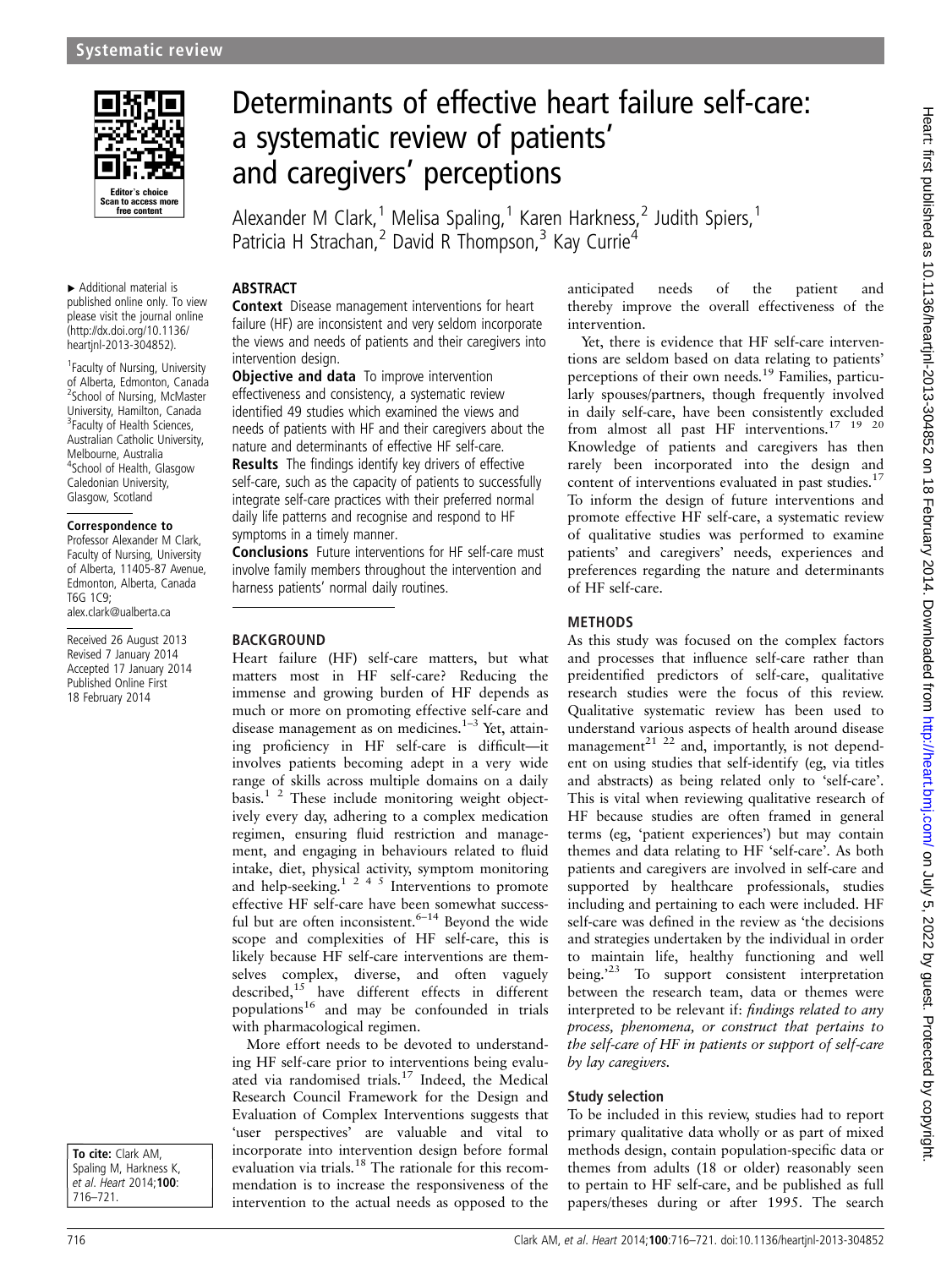strategy combined general and specific terms relating to HF and qualitative design and was used to search the following databases until 19 March 2012: Ovid MEDLINE, Ovid EMBASE, Ovid PsycINFO, CSA Sociological Abstracts, Ovid AARP Ageline, EBSCO Academic Search Complete, EBSCO CINAHL, EBSCO SocINDEX, ISI Web of Science and Scopus. We also searched Proquest Dissertations and Theses database, scanned reference lists of recent papers, and consulted with colleagues. Only English papers were included due to lack of resources for translation. All papers identified by the systematic search were screened for relevancy first by their titles/abstract. Papers which appeared to be potentially relevant were then full-text screened against the inclusion criteria.

Meta-synthesis $24$  was used to provide a new account of the phenomena being explored and involved studies were reanalysed and compared with each other to produce new theories or knowledge. A four-stage approach was used to synthesise the data.<sup>24</sup> First, studies were read fully and data/themes extracted verbatim in relation to findings pertaining to the nature or determinants of HF self-care across all domains of HF self-care. Data from the studies were extracted into the Joanna Briggs Institute software for systematic review (Qualitative Appraisal and Review Instrument) and then analysed for common themes taking account of the nature and quality of the component studies. This approach has been described more fully in past reviews to understand cardiac patient perspectives, including previous reviews of people with heart disease<sup>25</sup> and HF.<sup>26</sup>

The quality of all included studies was assessed using the criteria from the Critical Appraisal Skills Programme (CASP) Qualitative Appraisal Tool.<sup>27</sup> Studies were ranked, based on the CASP Tool criteria, as low, moderate or high quality, but were not excluded on the basis of quality. Both screening and quality appraisal involved independent assessment by two reviewers and disagreements were resolved by discussion among the research team. Multiple publications of the same study populations were included as independent studies as the publications contained varying themes and findings related to the self-care of HF; however, the descriptions of the study populations for these papers were only included once.

# RESULTS

#### Search results

Of 1421 papers identified (figure 1), 63 papers met the criteria for inclusion in the meta-synthesis. A subset of these themes, representing 49 studies, is presented in this review of self-care needs (see online supplementary table S1). Studies involved: 1446 patients (214 sex not reported; 596 women; 636 men; mean age 65.6, range 25–98 years), 186 caregivers and 63 health professionals. With some exceptions, populations were predominantly Caucasian and urban dwelling. Over half the studies were conducted in the USA (n=28). Overall, the study quality was moderate  $(n=27)$  with common study weaknesses being superficial analyses of themes, over-reliance on convenience sampling and insufficient description of sample characteristics (see online supplementary table S1).

# Review findings

Key limitation affecting self-care: basic HF self-care knowledge deficits still exist

Achieving effective HF self-care was widely seen to be very challenging to patients mostly due to difficulties remembering: what self-care behaviours were important<sup>28–30</sup> or appropriate to  $do<sup>28</sup>$ <sup>31</sup> and the harmful effects<sup>32</sup> and uncontrollability of symptoms.31 33 34

Though studies were from different countries and time periods, the studies consistently indicated the wide prevalence of fundamental gaps in patient and caregiver knowledge and understanding about HF self-care. Participants demonstrated or reported a low knowledge of HF, $35-38$  or lack of understanding of self-care<sup>36 39–41</sup> by:

- ▸ Lack of recall about basic elements of the nature of HF<sup>36</sup> 38 42-44
- ▸ Apparent misattribution of HF symptoms to other conditions,  $37\frac{45}{9}$  age<sup>46</sup> or medications<sup>47</sup>
- Low understanding of the links between signs<sup>44</sup> or symptoms of HF or the heart<sup>33</sup> 38 39 48-50
- Absence of references to the importance of weight management or monitoring<sup>37</sup>
- $\blacktriangleright$  Avoidance<sup>51</sup> or low awareness<sup>39</sup> of the severity of HF.

Some studies specifically identified that patients' capacity to engage in effective HF self-care was reduced by low knowledge generally<sup>33 37 52</sup> or in relation to particular domains of self-care, including:

- $\blacktriangleright$  Sodium reduction<sup>37 38</sup> <sup>44 53</sup>
- Medication adherence<sup>37</sup> <sup>44 48 50</sup>
- $\blacktriangleright$  Weight monitoring<sup>44 52 53</sup>
- $\blacktriangleright$  Physical activity.<sup>41 54</sup>

A lack of knowledge was perceived to contribute to confu $sion,$ <sup>35</sup> delays in help-seeking,<sup>39</sup> <sup>49</sup> uncertainty over future illness trajectory<sup>35</sup> and how to self-care.<sup>35</sup> <sup>49</sup> There was little evidence from the studies that patients recognised these challenges existed. General misconceptions and low knowledge of HF symptoms were seen to contribute to ineffective self-care.<sup>54</sup> For example, some patients did not understand that sodium is salt, and despite reporting limited intake of salt, failed to restrict sodium.<sup>53 55</sup> Consequently, health professionals could view patients as non-adherent even though patients reported practices they believed to align with recommendations.<sup>55</sup>

#### Key contextual factor affecting self-care: HF self-care is shared

Informal or lay caregivers, usually spouses/partners, were very frequently cited as contributing daily and positively to patients' HF self-care.<sup>19 28 34 36 42 44 47 54 56–63</sup> Caregiver support was seen to facilitate adherence,  $34$  especially during times of symptom exacerbation (when adherence may be most critical), $58$  when caregivers could play a more prominent role in self-care.58

Caregiver actions around self-care often responded to patient wellness and capacities. Hence, caregivers' contributions ranged widely from promoting patient independence to assisting with basic needs.<sup>19 61</sup> Irrespective of patient wellness, caregivers reported constant, yet 'invisible' observation and assessment of the patient.<sup>19</sup> Over time, caregivers could develop a repertoire of subtle cues that signalled fluctuations in patients' conditions; for example, changes in pallor or mood reflected alterations in patient wellness, which the patient<sup>56</sup> or providers did not seem to recognise.<sup>19</sup> Although the types of support provided by caregivers ranged substantially, they most frequently facilitated two aspects of self-care:

- $\blacktriangleright$  Medication management<sup>19 47 54 60–62 64 65</sup>
- ▸ Sodium reduction, including grocery shopping and meal preparation.<sup>28</sup> <sup>42</sup> <sup>47</sup> <sup>54</sup> <sup>57</sup>

#### Key skill 1: integrating self-care with normal life patterns

Patients and caregivers reported a number of key higher-level skills and abilities that promoted effective self-care. These included the ability to integrate self-care recommendations with everyday social and occupational routines<sup>44 49 52</sup> and therefore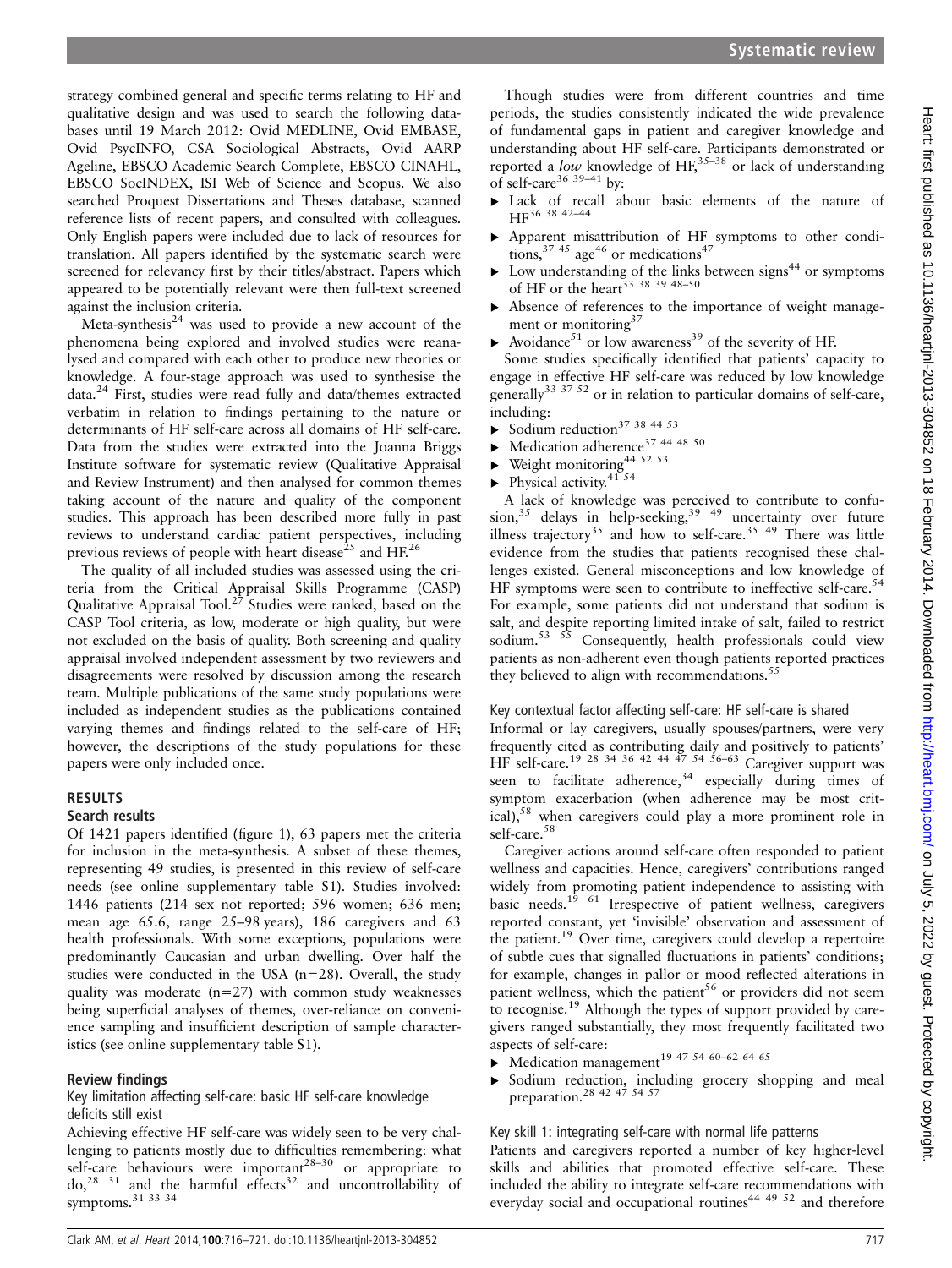

**Systematic** review

Figure 1 Flow of studies from identification to inclusion.

live a more 'normal' life.<sup>66</sup> Integrating HF self-care strategies into everyday life routines was especially effective in increasing reported adherence.<sup>44 45</sup> Cues commonly arose in the context of daily life<sup>60 67-69</sup> that facilitated successful 'juggling' of both self-care and daily activities.<sup>42 69</sup> These cues included visual reminders (eg, locating medicines on the breakfast table or television), using meals and morning routines to structure medication doses,  $67$  and verbal reminders from caregivers.<sup>42 67</sup> Patients also reported altering medication dosages (in accordance with overall prescriptions) when needed in response to symptom changes.<sup>39 44 49 58 67 69 70</sup> Devices to organise medications were cited as being helpful by some patients, including: pill boxes,<sup>44 57 67 71 72</sup> blister packs<sup>48</sup> and advance preparation of medicines.<sup>71</sup>

Due to reliance on these clues, alterations to established daily life routines could also reduce reported adherence to medicines regimen.<sup>52 53 69</sup> For example, shifting occupational and social demands could impede successful management of diuretics.<sup>49</sup>

Key skill 2: timely symptom detection, recognition and action A key HF self-care skill was the early detection of subtle changes in symptoms.<sup>46 53 54</sup> The ability to learn about self-care over time through formative experiences<sup>49</sup> was important as patients developed links between self-care and knowledge of HF to form a complex but coherent framework for effective management.<sup>38 68</sup>

Patients who downplayed the severity of their symptoms tended to delay longer in seeking help<sup>39 70</sup> and misattribute symptoms to age<sup>39 46</sup> or comorbidities.<sup>48</sup> Patients also reported an over-reliance on subjective symptoms,  $54$   $73$  fear of healthcare,<sup>73 74</sup> past negative experiences and symptom ambiguity,<sup>38 54</sup> which can reasonably be seen to contribute to delayed helpseeking. To judge the severity of HF, subjective indicators were relied upon, such as feeling nervous or faint,  $54$  although this is disagreed upon elsewhere in patients who participated in HF specialist clinics and reported keeping consistent records of weight and oedema assessment, and other symptom management strategies.<sup>71</sup>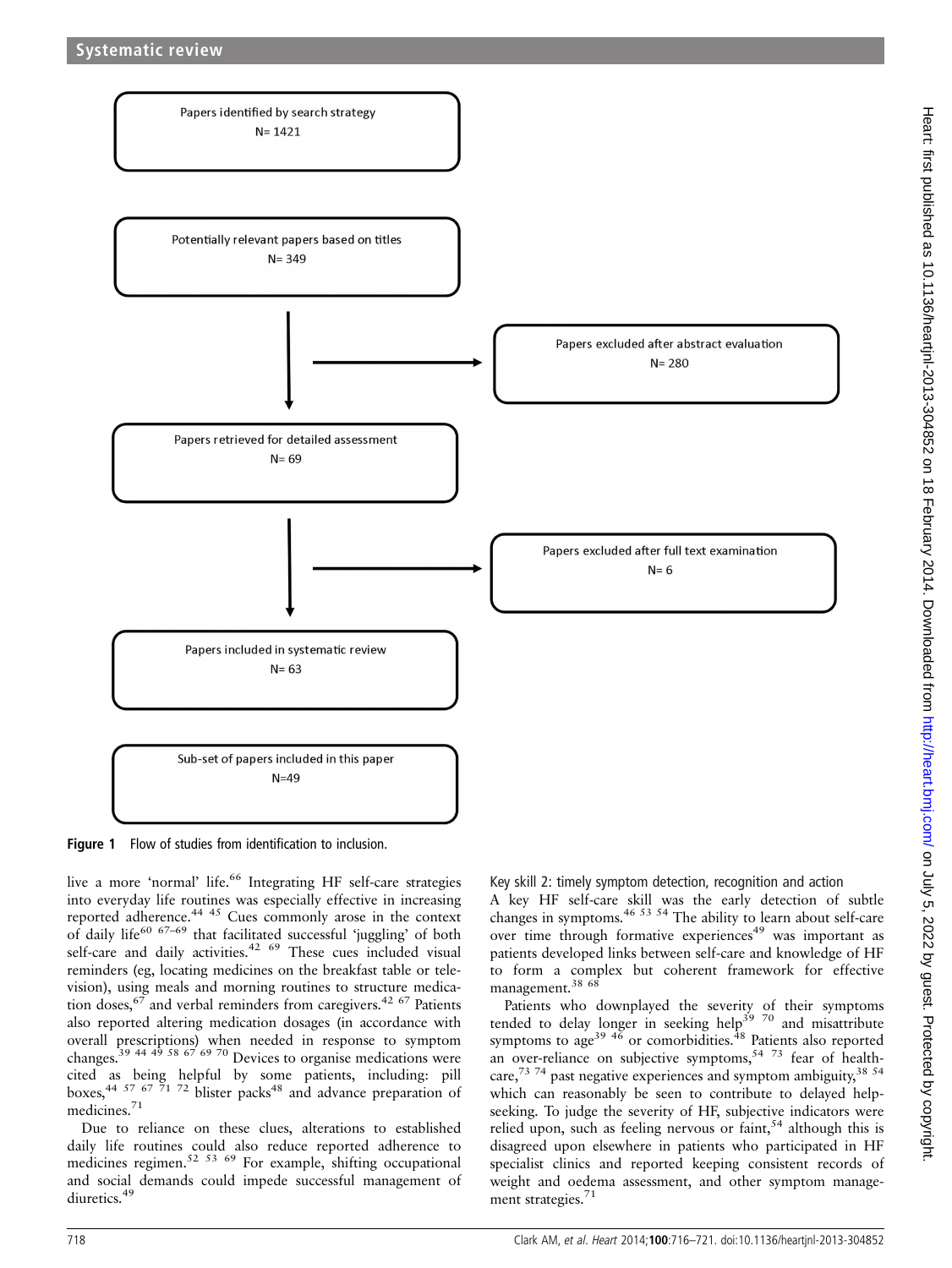Key skill 3: caregivers, their knowledge and the range of HF self-care

Though caregivers provided substantial support, as noted above, for medication adherence and sodium avoidance, very few studies cited caregiver assistance with other aspects of self-care as recommended by clinical guidelines, such as daily weighing, <sup>44</sup> fluid restriction,<sup>44</sup> physical activity<sup>42</sup> or timely help-seeking.<sup>19</sup> <sup>63</sup> These facets of self-care were also not commonly cited by patients. Of the 49 included studies, there were no reports of caregivers promoting and/or supporting smoking cessation or reduced alcohol intake for HF patients.

In the same way that formal knowledge could influence patient capacity to manage HF, lack of knowledge about HF could limit the extent to which caregivers could provide clinically effective care.<sup>19 72</sup> Although caregivers saw their role as indisputable and rewarding,  $61 \overline{64}$  they could also feel socially isolated, distressed,  $61$   $64$  fatigued<sup>51</sup> and ill-prepared<sup>64</sup> for the demands of caregiving. Indeed, patients and caregivers cited a need for greater informational support for caregivers.<sup>51 63 64 75</sup> For example, although caregivers in one study reported monitoring patients for peripheral oedema, the same caregivers did not report monitoring fluids or sodium intake or indicate knowledge of the links among these.<sup>19</sup> This suggests that while caregivers appear to be motivated, willing and involved daily in supporting the patient at home, the care provided may not always contribute positively to management. However, no studies reported that caregivers detracted from management or worsened HF symptoms.

Key skill 4: caregivers fostering patient independence

While poor support at home could lead to difficulty with managing self-care,<sup>36</sup> lack of support was not limited simply to patients who lived alone. For example, some caregivers were cognisant of the potential to over-care.<sup>19</sup> Indeed, one study cited a patient's complete dependence on her partner, despite her capacity to manage some aspects of self-care independently.<sup>50</sup>

# **DISCUSSION**

HF self-care is key to improving outcomes and reducing HF disease burden. The findings from this review indicate that despite more focus on HF self-care in guidelines and interventions, gaps in key aspects of patient and caregiver knowledge and skills remain across studies irrespective of time, study or country of setting. Despite these basic gaps, there was also widespread evidence that patients were keen to manage their HF and used creative and collaborative approaches to daily management —trying to integrate self-care with their normal routines, working extensively with family caregivers, seeking to detect and respond to early symptoms, and fostering independence. While both patients and caregivers in the studies appeared willing to uptake self-care recommendations, they often did not have the basis to do so effectively. In other instances, domains of self-care were more notable by their absence—for example, around the importance of smoking cessation, alcohol restriction and weight and fluid management. Instances in which life patterns changed or demands fluctuated also appeared to have negative implications for adherence.

These trends raise questions in the light of past trials. It is surprising that basic knowledge deficits remain despite these being readily amenable to being addressed via normal clinical care and/or disease management programme interventions. That said, knowledge is not synonymous with skill—and the relationship(s) between HF knowledge and skills around self-care

appear to be non-linear. For example, other factors, such as cognitive effects of  $HF^{76}$  or poor mental health,<sup>77</sup> may account for this in patients but are unlikely to influence caregivers. More understanding is needed regarding the moderating influence of these facets. That basic aspects and practices of HF self-care recommended by guidelines, such as objective weight monitoring, were seldom evident in the study findings is significant but cannot itself be taken as strong evidence that HF self-care behaviours were not being undertaken or were seen as unimportant. Absence of evidence, famously, is not necessarily evidence of absence. Yet, the qualitative data suggest that patients and, often, caregivers did not see these aspects as being important or influential in terms of health.

Based on the findings of this review, care and interventions to facilitate effective HF self-care should draw on clinical guidelines relating to the main domains of HF self-care, but also:

- 1. Include both patients and their nominated caregivers in clinical consultations; scope exists to provide useful support in primary, community and hospital settings.
- 2. Seek first to understand patient and caregiver beliefs about HF and its self-care, their expectations and aspirations for daily life, for example, via use of open-ended questions or structured rapid patient surveys. General skills around HF self-care can be assessed objectively and quickly<sup>23</sup> and basic knowledge should not be assumed.
- 3. Address self-care beliefs held by patients and caregivers that are contrary to best research evidence, or do not promote acceptance and assimilation of diagnosis, sensitively with research-informed alternatives. Common barriers to understanding and comprehension (such as low cognitive functioning) can be assessed reliably and rapidly in clinical care using validated measurement tools.<sup>78</sup>
- 4. Integrate patient values, expectations and aspirations with clinical guideline recommendations and adapt care recommendations to ensure congruence accordingly.
- 5. Foster daily reliance on objective measures of symptoms and encourage urgency in responding to identified worsening symptoms.
- 6. Harness cues in patients' home environments and routines to increase compliance and adopt a problem-solving approach that involves developing contingencies when life patterns are altered.
- 7. Recommend pill boxes to all patients to manage medicines prior to and after hospital discharge; pharmacists can provide specialist advice to ensure technologies are appropriate to particular patients. Address the purposes of medications with all patients and their caregivers.

These steps are likely to improve the effectiveness and consistency of future disease management interventions to promote HF self-care. In relation to other facets of design, there appear to be few patient or caregiver-related barriers to harnessing the contributions of health professionals from various disciplines, different sectors or with technology. This raises the issue of whether future care strategies should focus on discrete 'disease management programmes' (usually provided by specialists) that complement the rest of the patient's healthcare or support that is more integrated with the rest of patient healthcare.

While there is likely to be more specialist expertise in HF and its self-care in acute hospital settings, this specialist care is also potentially less sustainable and accessible: health professionals in primary care and family medical settings and community pharmacists all stand as potentially positive and influential sources of support for HF self-care. Yet, the contributions of these various groups should be weighed against the importance of ensuring care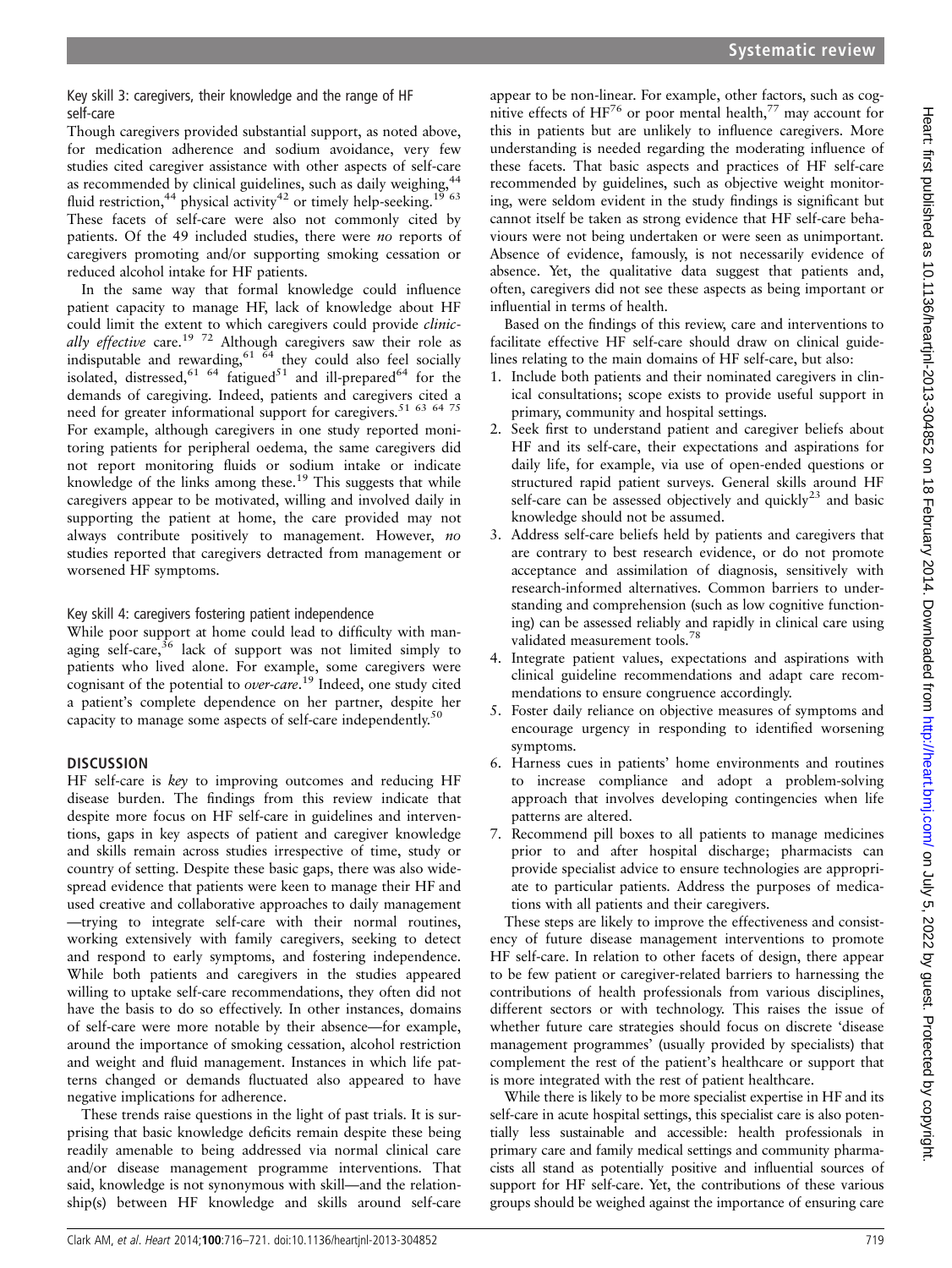is coordinated, accessible, and reduces regimen complexity and treatment burden.79 The use of patient checklists, decision-aids and electronic health records offers promise in supporting better and more integrated care across multiple care providers. However, the effectiveness of each of these tools in isolation to improve care continuity or outcomes in complex chronic diseases has yet to be shown.<sup>80-82</sup> Current evidence therefore supports continued evolution of discrete disease management interventions to supplement care. Attempts should be focused on improving the design of the components of these disease management programmes using the recommendations of this review.

In addition, more knowledge is needed of HF self-care. Survey research is needed that systematically evaluates the knowledge and problem-solving abilities of patients and caregivers around each main domain of HF self-care to measure: knowledge, problem-solving, understanding, confidence and reported behaviours. In addition to examining the influence of sex, age and symptom severity, international comparisons should be made across patients in countries with different health systems and wealth levels to understand whether macro systems characteristics influence these individual-level factors.

Technology offers promising ways to integrate personalised support from health professionals and technology. For example, basic knowledge of HF and self-care could be raised and reinforced and symptoms monitored using social media via cell phone or tablet technology to provide ongoing reminders about key aspects of HF self-care that could be personalised to adapt to symptom severity, age and cognitive status of patients. This could provide evidence-based reminders or questions to better ensure that all domains of HF self-care are addressed systematically over time. Given that social media can include functions that link users together, there is also scope for patients and caregivers to share successful strategies to better integrate HF selfcare behaviours with 'normal' life patterns, decrease isolation and increase social support.

#### Limitations

As with all reviews, the conclusions were constrained by the quality of the studies included and influenced by their populations, settings and foci. One particular issue raised in the studies related to the significance of HF self-care factors not identified by study participants in the findings reported. It is unclear whether, and to what degree, these factors were pursued during data collection. Most of the studies were carried out in wealthy countries with good access to effective HF medicines and health services. More research needs to be undertaken of self-care of HF in low and middle income countries and different health systems. There was also a lack of age-based analysis in the included studies and under-reporting of patients' New York Heart Association (NYHA) functional class; yet, these can reasonably be seen to influence capacity and skills in managing HF self-care.

Acknowledgements The Canadian Institutes of Health Research funded this review via a Knowledge Synthesis Grant (RES0 014 331). It was performed in conjunction with and indexed by the Joanna Briggs Institute as a systematic review (8:24 Suppl 2010).

Contributors AMC Conceived the review, coordinated the search and reviews, led the analysis and writing of manuscript drafts and acts as guarantor. MS, KH, JS, PHS, DRT and KC: Reviewed studies, and contributed to analysis and drafting of manuscript.

Funding Funding was provided via a CIHR Knowledge Synthesis Grant.

#### Competing interests None.

Provenance and peer review Not commissioned; externally peer reviewed.

#### **REFERENCES**

- Lainscak M, Blue L, Clark AL, et al. Self-care management of heart failure: practical recommendations from the Patient Care Committee of the Heart Failure Association of the European Society of Cardiology. Eur J Heart Fail 2010;13:115–26.
- 2 Riegel B, Moser D, Anker SD, et al. State of Science: Promoting self care in persons with heart failure: A Scientific Statement from the American Heart Association. Circulation 2009;120:1141–63.
- World Health Organisation. Adherence to long-term therapies: evidence for action. Geneva: WHO, 2003.
- 4 Heart Failure Society of America. HFSA 2006 Comprehensive Heart Failure Practice Guideline. St Paul, Minnesota: HFSA, 2006.
- 5 Heart Failure Society of America. Self care: following your treatment plan and dealing with your symptoms. St Paul, MN: Heart Failure Society of America, 2006.
- 6 Chaudhry SI, Mattera JA, Curtis JP, et al. Telemonitoring in patients with heart failure. N Engl J Med 2010;363:2301–09.
- Jaarsma T, van der Wal M, Lesman-Leegte I, et al. Effect of moderate or intensive disease management program on outcome in patients With heart failure coordinating study evaluating outcomes of advising and counseling in heart failure (COACH). Arch Intern Med 2008;168:316–24.
- 8 Nucifora G, Albanese M, De Biaggio P, et al. Lack of improvement of clinical outcomes by a low-cost, hospital-based heart failure management programme. J Cardiovasc Med 2006;7:614–22.
- Smith B, Forkner E, Zaslow B, et al. Disease management produces limited quality-of-life improvements in patients with congestive heart failure: evidence from a randomized trial in community-dwelling patients. Am J Manag Care 2005;11:701–3.
- 10 Nguyen V, Ducharme A, White M, et al. Lack of long-term benefits of a 6-month heart failure disease management program. J Card Fail 2006;13:287-93.
- 11 Holland R, Brooksby I, Lenaghan E, et al. Effectiveness of visits from community pharmacists for patients with heart failure: HeartMed randomised controlled trial. BMJ 2007;334:1098.
- 12 Ledwidge M, Ryan E, O'Loughlin C, et al. Heart failure care in a hospital unit: a comparison of standard 3-month and extended 6-month programs. Eur J Heart Fail 2005;16:385–91.
- 13 Anker SDK, Koehler F, Abraham WT. Telemedicine and remote management of patients with heart failure. Lancet 2011(378):731–9.
- 14 McCall N, Cromwell J. Results of the Medicare health support disease-management pilot program. N Engl J Med 2011;365:1704–12.
- 15 Savard LA, Thompson DR, Clark AM. A meta-review of evidence on heart failure disease management programs: the challenges of describing and synthesizing evidence on complex interventions. Trials 2011;12:194.
- 16 Clark AM, Thompson DR. Heart failure disease management programmes: a new paradigm for research. Heart 2012;98:1476–7.
- 17 Clark AM, Thompson DR. The future of heart failure disease management programs. Lancet 2008;372:784–6.
- 18 Craig P, Dieppe P, MacItyre S, et al. Developing and evaluating complex interventions: the new Medical Research Council Guidance. BMJ 2008;337:979–83.
- 19 Clark AM, Reid ME, Morrison CE, et al. The complex nature of informal care in home-based heart failure management. J Adv Nurs 2008;61:373–83.
- 20 Molloy GJ, Johnston DW, Witham MD. Family caregiving and congestive heart failure. Review and analysis. Eur J Heart Fail 2005;7:592-603.
- 21 Pound P, Britten N, Morgan M, et al. Resisting medicines: a synthesis of qualitative studies of medication taking. Soc Sci Med 2005;61:133–55.
- 22 Campbell RP, Pope C, Britten N, et al. Evaluating meta-ethnography: a synthesis of qualitative research on lay experiences of diabetes and diabetes care. Soc Sci Med 2003;56:671–84.
- 23 Jaarsmaa T, Strömbergb A, Mårtensson J, et al. Development and testing of the European heart failure self-care behaviour scale. Eur J Heart Fail 2003;5:363–70.
- 24 Noblit G, Hare R, Meta-ethnography: synthesizing qualitative data, London: Sage, 1988.
- 25 Clark A, King-Shier K, Thompson D, et al. A qualitative systematic review of influences on attendance at cardiac rehabilitation programs after referral. Am Heart J 2012;16:835–45.
- 26 Clark AM, Savard LA, Spaling MA, et al. Understanding help-seeking decisions in people with heart failure: a qualitative systematic review. Int J Nurs Stud 2012;49:1582–97.
- 27 NHS Learning and Development. Critical Appraisal Skills Programme (CASP) and evidence-based practice: CASP qualitative appraisal tool, 2007.
- 28 Granger BB, Sandelowski M, Tahshjain H, et al. A qualitative descriptive study of the work of adherence to a chronic heart failure regimen: patient and physician perspectives. J Cardiovasc Nurs 2009;24:308–15.
- 29 Dickson VV, McCauley LA, Riegel B. Work-heart balance: the influence of biobehavioral variables on self-care among employees with heart failure. AAOHN J 2008;56:63–73.
- 30 Sloan RS, Pressler SJ. Cognitive deficits in heart failure: re-cognition of vulnerability as a strange new world. J Cardiovasc Nurs 2009;24:241–8.
- 31 Meyerson KL, Kline KS. Qualitative analysis of a mutual goal-setting intervention in participants with heart failure. Heart Lung 2009;38:1–9.